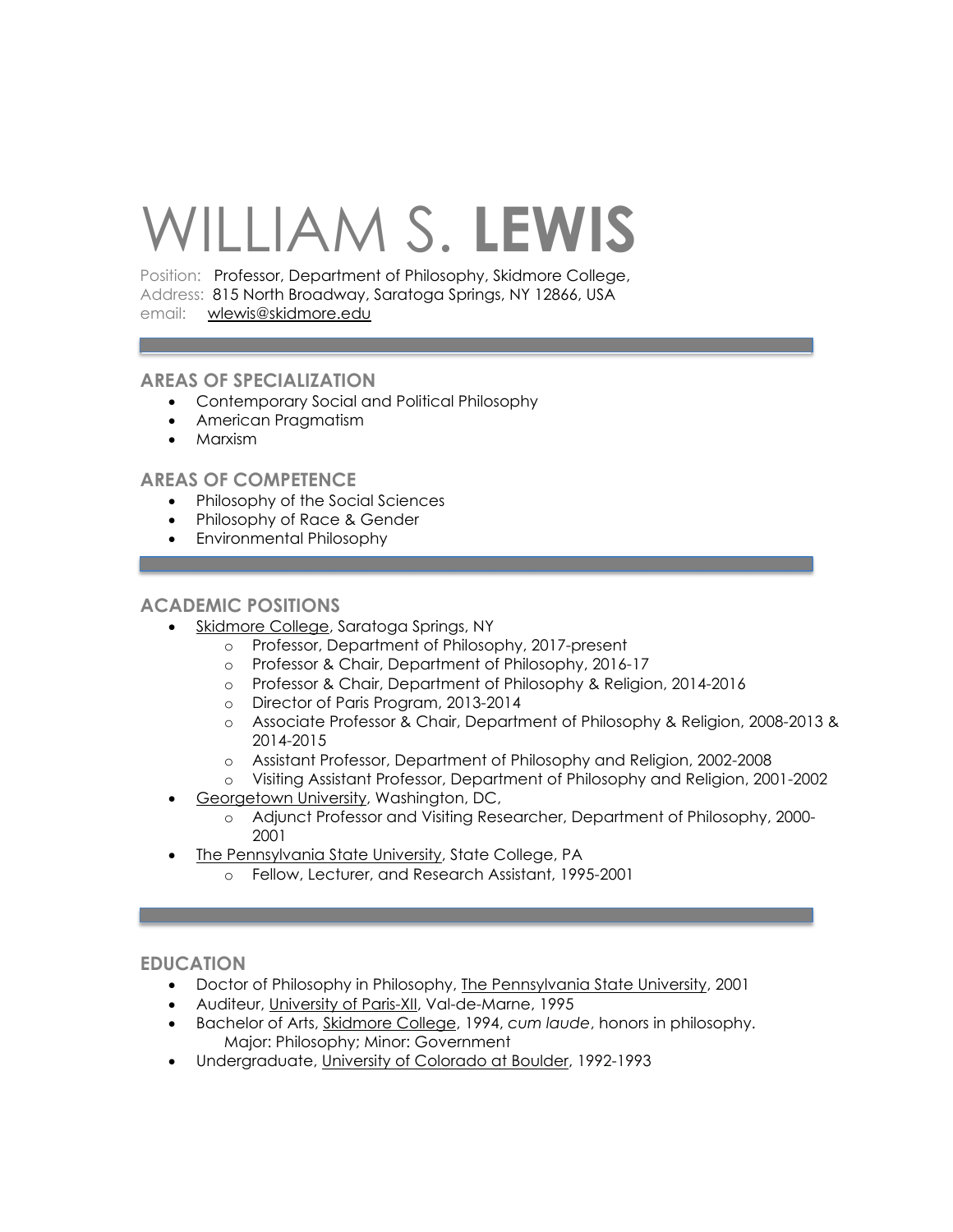# **WORKS IN PROGRESS**

- *W. A. Suchting Philosophical Papers I. 1953 – 1979*, Leiden: Brill. In progress. (Coediting with Lawrence Dallman)
- "Godin and the Fourieristes; or: What to do when an American Utopia Fails"
- "What Can a Dead French Marxist Tell Us About Scientific Knowledge? Or : Why read Lefebvre's *Méthodologies des Sciences*?" (revise and resubmit at *HoPoS*)

## **BOOK**

- *Concrete Critical Theory: Althusser's Marxism*. Leiden: Brill Verlag, 2021 (forthcoming, in copyediting).
- *Louis Althusser and the Traditions of French Marxism.* Lanham, MD: Lexington Books, October 2005.

## **ARTICLES**

- *"Disjecta membra* : Althusser's aesthetics reconsidered" Co-written with Banu Bargu, *Filozofski Vestnik.* (forthcoming 2021).
- "Note introductive à un document d'archive de Louis Althusser, 'Lettre au Comité central du PCF, 18 mars 1966.'" Anthony Crèzegut translator, *Décalages* 2, no. 3 (January 1, 2020). [Updated and revised version of *Historical Materialism* Vol. 15, No. 2 (2007): 133-152]
- "But Didn't He Kill His Wife?" *Verso Books Blog*. May 29, 2019
- "An Easter Message" translated by François Bordes as "Sur un voyage en Grèce" *Papiers Althusser 1918-2018*, Institut Mémoires de l'Edition Contemporaine*,* (July 2018).
- "A New 'International of Decent Feelings'? Cosmopolitanism and the Erasure of Class." in *Cosmopolitanism and Place.* Wahman, Medina, and Stuhr editors. Indiana University Press. August 2017: 264-79.
- "Althusser's Science and Aleatory Materialism." *Décalages*. Vol.2, No.1 (2016).
- "Is There Less Bullshit in *For Marx* than in *Reading Capital*?*" Crisis and Critique* Vol. 2, No, 2 (November 2015).
- "Althusser on Laws Natural and Juridical." In Laurent de Sutter ed. *Althusser and Law* (Nomikoi Critical Legal Thinkers Series). Abingdon & New York: Routledge, 2013: 33-48.
- "Evolutionary Psychology in the Service of Moral Psychology: A Possible Future for Ethics." *Journal of Speculative* Philosophy Vol. 25, No. 1 (2011): 48-63.
- "Louis Althusser." *The Stanford Encyclopedia of Philosophy* (Winter 2009 Edition, revised and updated, Winter 2014 and Winter 2018), Edward N. Zalta (ed.).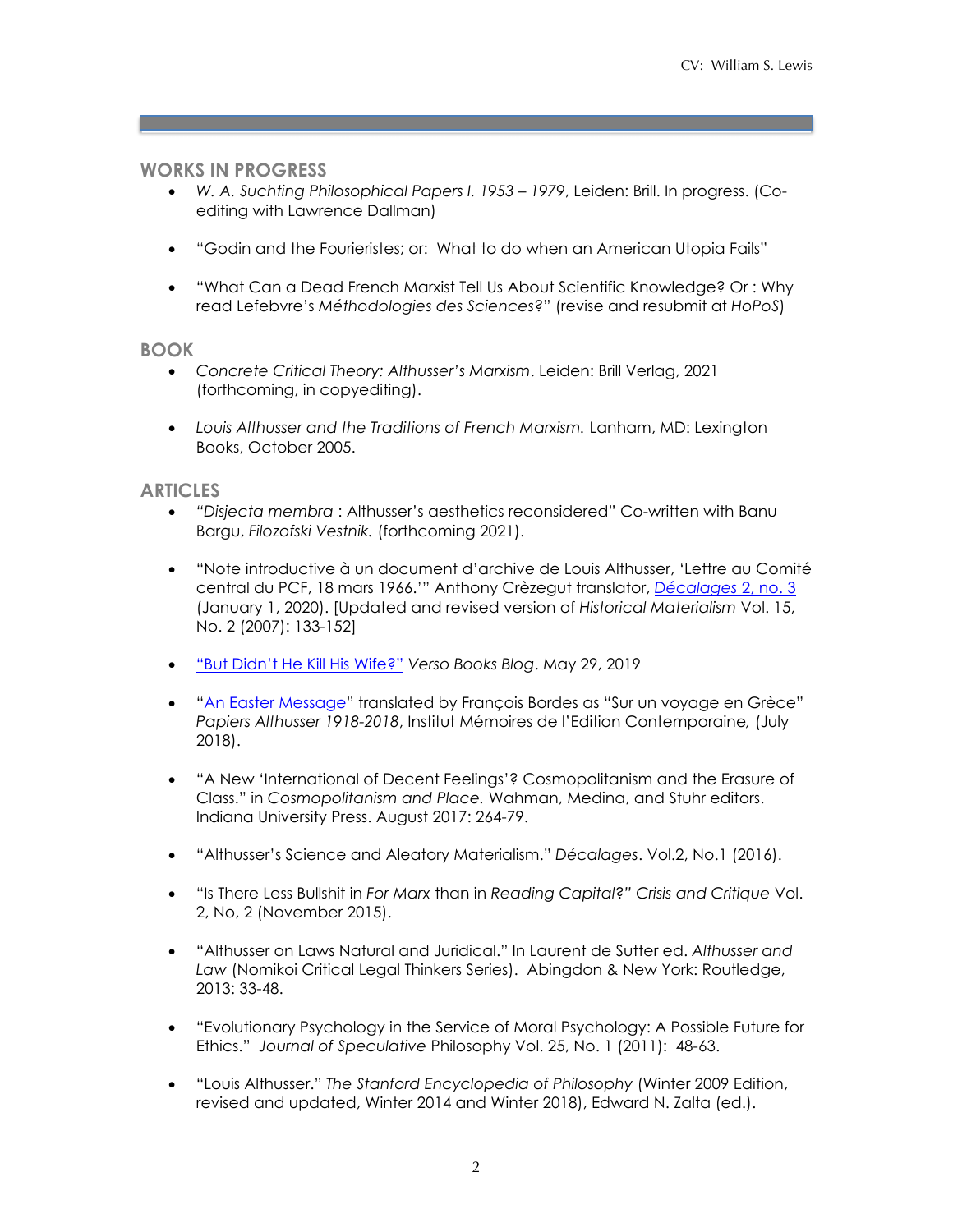- "War, Manipulation of Consent, and Deliberative Democracy." *Journal of Speculative Philosophy* Vol. 22: No. 4. (2009): 266-277.
- "Concrete Analysis and Pragmatic Social Theory (Notes Towards an Althusserian Critical Theory)." *International Studies in Philosophy* Vol. 39. No. 2 (Spring 2007): 97- 116.
- "Editorial Introduction to Louis Althusser's 'Letter to the Central Committee of the PCF, 18 March, 1966'." *Historical Materialism* Vol. 15, No. 2 (2007): 133-152.
- "The Under-theorization of Overdetermination in *Hegemony and Socialist Strategy*." *Borderlands e-journal* Vol. 4, No. 2 (Winter 2005). [substantially different version of *SSPT* article below]
- "Knowledge versus 'Knowledge': Louis Althusser on the Autonomy of Science and Philosophy from Ideology." *Rethinking Marxism*, Vol. 17, No. 3 (July 2005): 453-468.
- "The Under-theorization of Overdetermination in the Political Philosophy of Ernesto Laclau and Chantal Mouffe." *Studies in Social and Political Thought*, Issue 11 (May 2005): 2-24.
- "Art or Propaganda? Dewey and Adorno on the Relationship between Politics and Art." *Journal of Speculative Philosophy*, Volume 19, No. 1, (2005): 42-54.
- "Harry Smith's Filmwork and the Possibility of a Universal Symbology." *The American Journal of Semiotics* Vol. 17, No. 3 (Fall 2001, published Fall 2002): 217- 232.
- "Of Bonding and Bondage: On Cynthia Willet's *Maternal Ethics & Other Slave Moralities*." *International Studies In Philosophy* 30 (summer 1998): 109-116,
- "Ready, Set, Stutter, Consume: *Newsweek* Magazine and the Myth of Style." *Negations* 1 (Winter 1996): 85-101.

## **OTHER PUBLICATIONS**

- "The Fall and Rise of Louis Althusser." Interview with Richard Marshall for 3:AM Magazine, July 7, 2017, url: https://316am.site123.me/articles/the-fall-and-rise-oflouis-althusser
- Short Essay: "Listening to Reading Capital." *Viewpoint Magazine*, July 18 2016, url: https://viewpointmag.com/2016/07/18/listening-to-reading-capital/
- Review: Nancy Cartwright and Eleonora Montuschi, eds., *Philosophy of Social Science: A New Introduction* (Oxford, United Kingdom: Oxford University Press, 2014); *Teaching Philosophy.* Vol. 39, No. 2 (June 2016): 239-243.
- Author's Reply to Review: Louis Althusser and the Traditions of French Marxism. *New Proposals: Journal of Marxism and Interdisciplinary Inquiry* [Online] 1:2 (Fall 2008).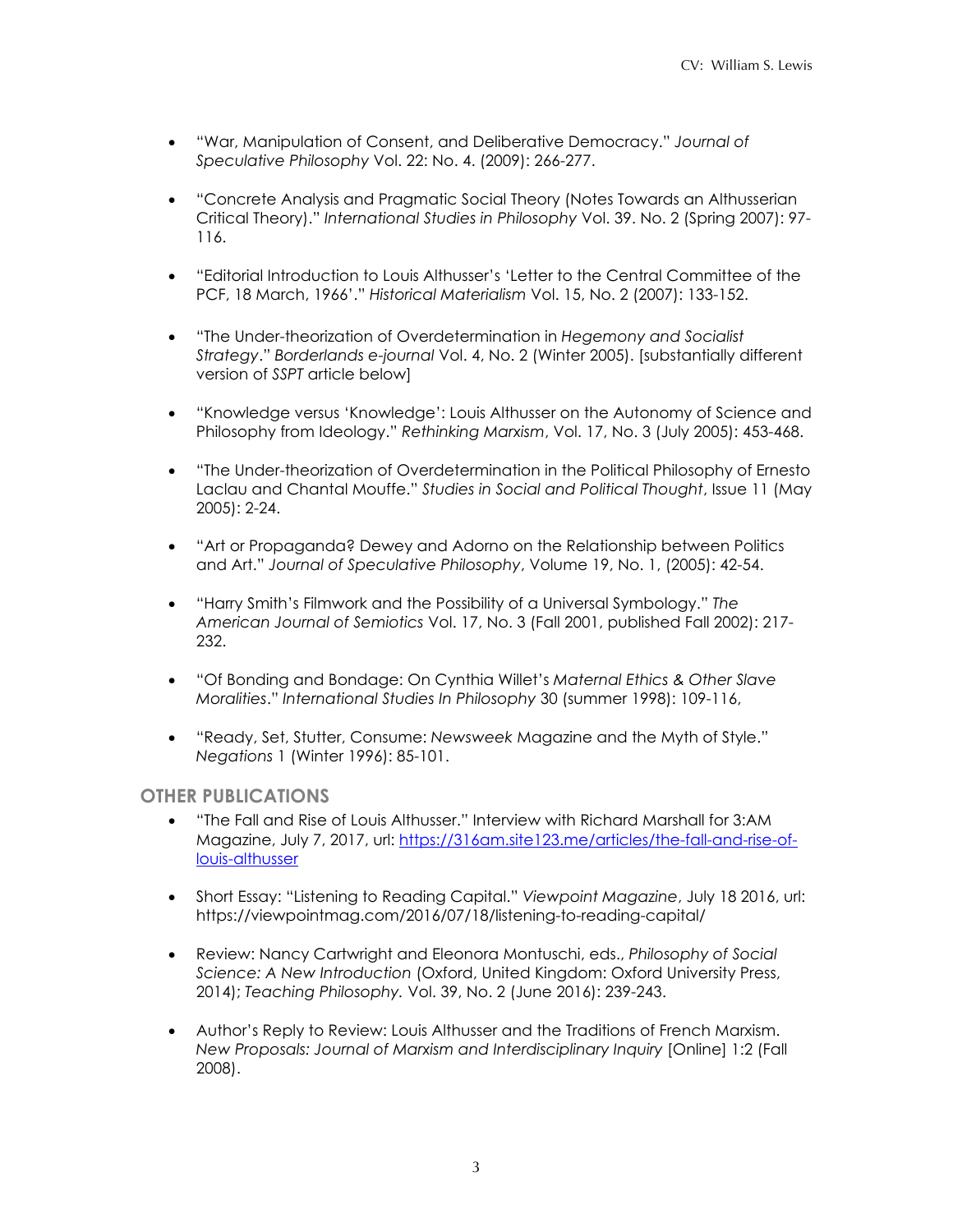- Translation of Louis Althusser, "Letter to the Central Committee of the PCF, March 18th, 1966." *Historical Materialism* Vol. 15, No. 2 (2007): 153-172.
- Review: *Jean-Paul Sartre & Simone de Beauvoir*. Directed by Max Capocardo with interviews by Madeleine Gobeil and Claude Lanzmann. Brooklyn, NY: First Run/Icarus Films, [2005] c1967. *The French Review*. Vol. 81, No. 3: 42-43.
- Review: Bersani, Leo and Ulysse Dutoit. *Forming Couples: Godard's* Contempt (Legenda Special Lecture Series. Oxford, UK: European Humanities and Research Center, 2003). *The French Review* Vol. 80, No. 5 (Spring 2007).
- Interview: "On the Subject of Theoretical Practice" with David McInerney for *Borderlands e-journal* Vol. 4, No. 2 (2006): 36.
- Entries on "Louis Althusser," Parti Communiste Français," "French Maoism (May 1968)," "Ideological State Apparatuses," "Interpellation," "Overdetermination," "Problematic," and "Uneven Development" in: Protevi, John (editor). *The Edinburgh Dictionary of Continental Philosophy,* Edinburgh: Edinburgh University Press, October 2005. Issued in the U.S.A. as *A Dictionary of Continental Philosophy,*  New Haven: Yale University Press, January 2006
- Review: *Pierre Bourdieu: Sociology is a Martial Art* (*La Sociologie est un sport de combat*), Directed by Pierre Carles, Produced by Annie Gonzalez & Véronique Frégosi. (Brooklyn, NY: First Run/Icarus Films, 2001). *The French Review*, Vol. 77, #3 (2004): 599-600.

# **PAPERS DELIVERED**

- "Althusserian Critical Social Theory" *III Colóquio Internacional Althusser: "Conjuntura, luta de classes e ideologia"* November 27-29 2019, Instituto de Filosofia e Ciências Humanas (IFCH), Universidade Estadual de Campinas, Brasil.
- "Trait-Norm Covariance and Class" *Feminist-Pragmatist Colloquium: Looking Back to Move Forward, UNESCO World Philosophy Day*, St. John Fisher College, Rochester, NY, November 15, 2019
- "#BalancetonAlthusser?" *Historical Materialism*, University of London, SOAS, November 8, 2018.
- "Althusser, la loi, l'état, et la transformation révolutionnaire." *La Grande Transition* 17 May 2018, Université du Québec, Montréal.
- "At Last, the Crisis of Liberalism!" *John Dewey and Critical Philosophies for Critical Political Times*, October 19-20, 2017, Humanities Institute, University College, Dublin, Ireland
- "Editorial choices and the reception of Althusser's last philosophy: an arranged encounter." *Historical Materialism New York City*, April 21-23, 2017.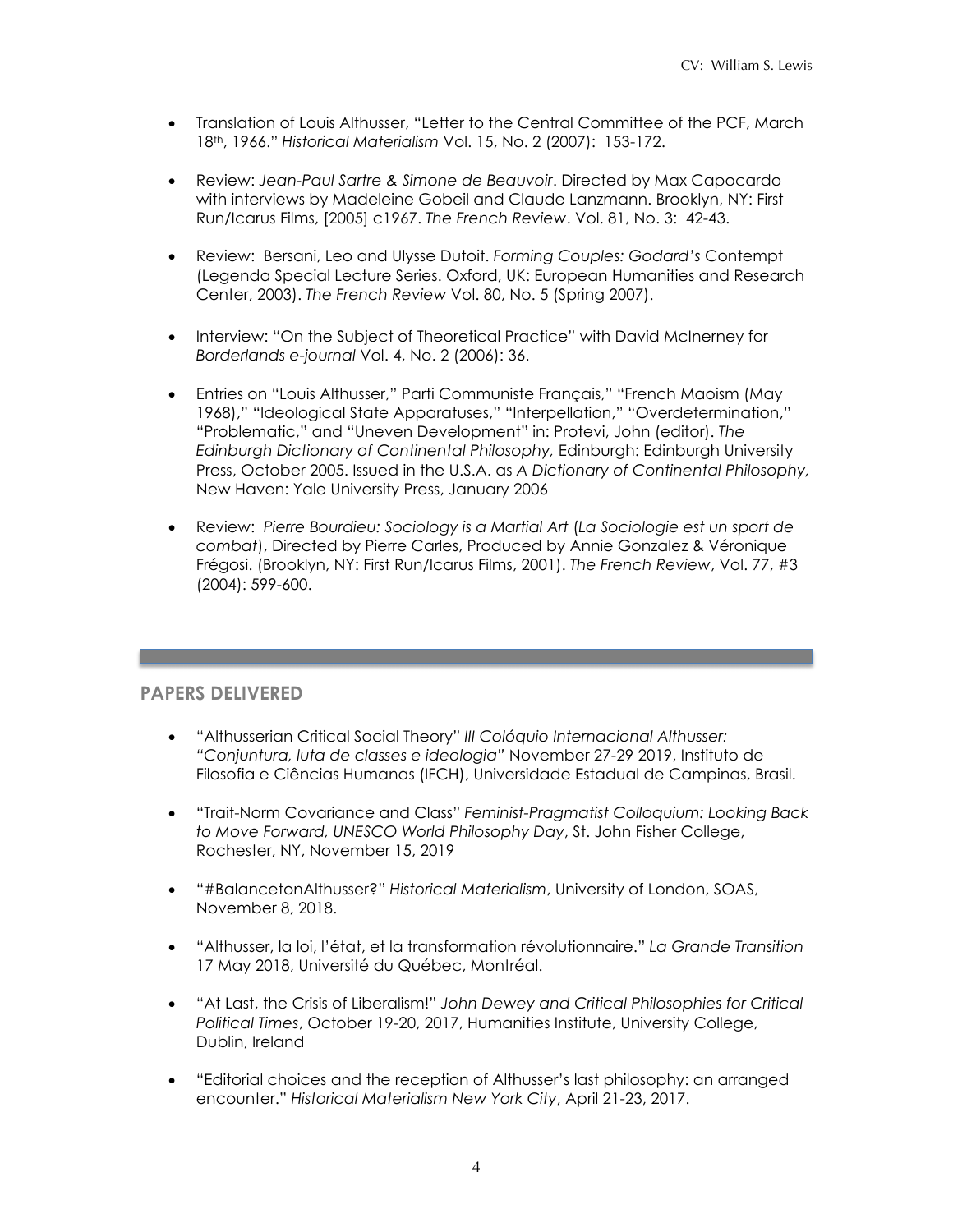- "Class as Concrete and Normative, a new model for conceiving class and for winning class struggles" *Historical Materialism Conference-Beirut*, March 10-12, 2017.
- "Using Natural Law to Transform Positive Law: Althusser on Revolutionary Transformation." The Politics of Difference and the Threshold of Law A Conference in Law and the Humanities, Liberal Studies Program, University at Albany & Albany Law School, March 31-April 1, 2017.
- "Althusser's Materialism: Historical or Aleatory?" *Association for Political Theory* 2015 Annual Conference, October 22-24, 2015, University of Colorado Boulder.
- "Is There Less Bullshit in *For Marx* than in *Reading Capital*?*" Historical Materialism Conference-New York*, April 25-26, 2015. New York University.
- "Materialism: Historical and Aleatory." Marxism & Philosophy Society at the *American Philosophical Association Pacific Meeting*, April 1, 2015, Vancouver, British Columbia.
- "Social Science and Emancipatory Public Policy." *Emancipation: Challenges at the Intersection of American and European Philosophy*, February 25-26, 2015 Fordham University, Manhattan Campus
- "La Loi et l'état : Louis Althusser sur la possibilité de transformation révolutionnaire." *Penser la transformation*, Université Paul-Valery Montpellier 3, April 24-25, 2014.
- "Philosophical Cosmopolitanism and Class Politics" *Historical Materialism*, University of London, SOAS, November 10, 2013.
- "Trace, Testimony, Verity: Representing Reality in Documentary Film." *Royal Institute of Philosophy Lecture Series*, University of Roehampton, London, October 15, 2013.
- "Law, The State, and Revolutionary Change." University of Colorado Denver, Colorado. May 6, 2013.
- "The Social Sciences and Philosophy." Bucknell University, Lewisburg, PA, March 22, 2013.
- "Althusser on Laws Natural and Juridical." *Historical Materialism*, University of London, SOAS, November 9, 2012.
- "Pragmatism & Historical Materialism: A New Rapprochement?," New York Pragmatist Forum, Fordham University-Lincoln Center, New York, December 9, 2011.
- "A New 'International of Decent Feelings'? Cosmopolitanism and the Erasure of Class." *American Philosophies Forum: 2011,* Symposium on Cosmopolitanism and Place, Círculo de Bellas Artes, Madrid. June 2-4, 2011.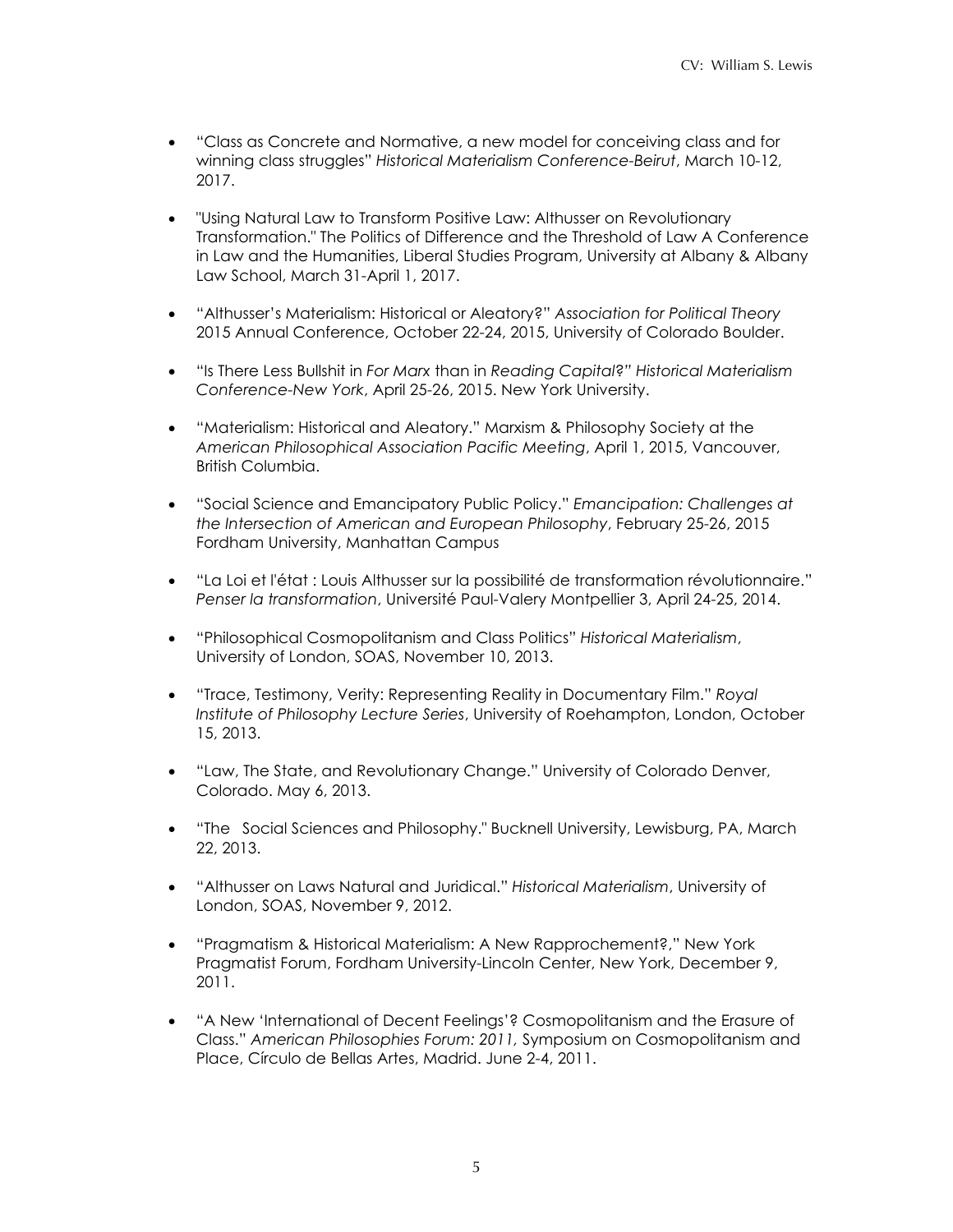- "Is there a Tension between Althusser's Aleatory Materialism and his Scientism?" *European Philosophy after the Epistemological Break*. University of Szczecin, Poland, September 16-20, 2010.
- "Evolutionary Psychology in the Service of Moral Philosophy, A Possible Future for Ethics?" *American Philosophies Forum: The 2010 Symposium,* Emory University, April 8-10, 2010
- "Reading Henri Lefebvre's *Méthodologies des* Sciences In and Out of Context." *Historical Materialism*. CUNY Graduate Center, January 15, 2010.
- "What Makes Social Theory Critical: Historical Materialist Assumptions in Social Scientific Research. *Historical Materialism*, University of London, SOAS, November 27, 2009
- "The Social Sciences and Philosophy: Allies, Rivals, or Enemies?" Bennington College, Bennington, VT, November 15, 2008.
- "The Role of Ideology and Social Scientific Knowledge in Effective Democratic Deliberation." *Association for Political Theory*, Wesleyan University, Middletown, CT, October 11, 2008.
- "War, Manipulation of Consent, and (Deliberative) Democracy." *American Philosophies Forum: The 2008 Symposium*, Vanderbilt University, Nashville, Tennessee, April 3-5, 2008.
- "Towards an Althusserian Critical Theory." *Historical Materialism*, University of London, SOAS, November 9, 2007.
- "How We Know Race: The Limits and Promise of Scientific and Critical Theoretical Accounts of Race." *Society for the Social Study of Science*. Montreal, QC, October 13, 2007.
- "Anti-humanism as Political Strategy: An Analysis of Althusser's (unsent) Letter to the Central Committee of the French Communist Party." *Rethinking Marxism*, Amherst, MA, October 28, 2006.
- "Concrete Analysis and Democratic Decision Making." *Society for Social and Political Philosophy*. Philadelphia, PA, October 12, 2006.
- "Althusser, Concrete Analysis and Pragmatic Social Theory." *Association for Political Theory*, Washington University, Saint Louis, MO, October 21, 2005.
- "Separating Racist Science from Racial Science, a Methodological Proposal." *The California Roundtable on Philosophy and Race*, California State University, Northridge, September 23, 2005.
- "Art or Propaganda: Philosophical Reflections on the Tang-Wolfsonian *Weapons of Mass Dissemination* Exhibit" Invited paper, Tang Teaching Museum at Skidmore College, July 17, 2005.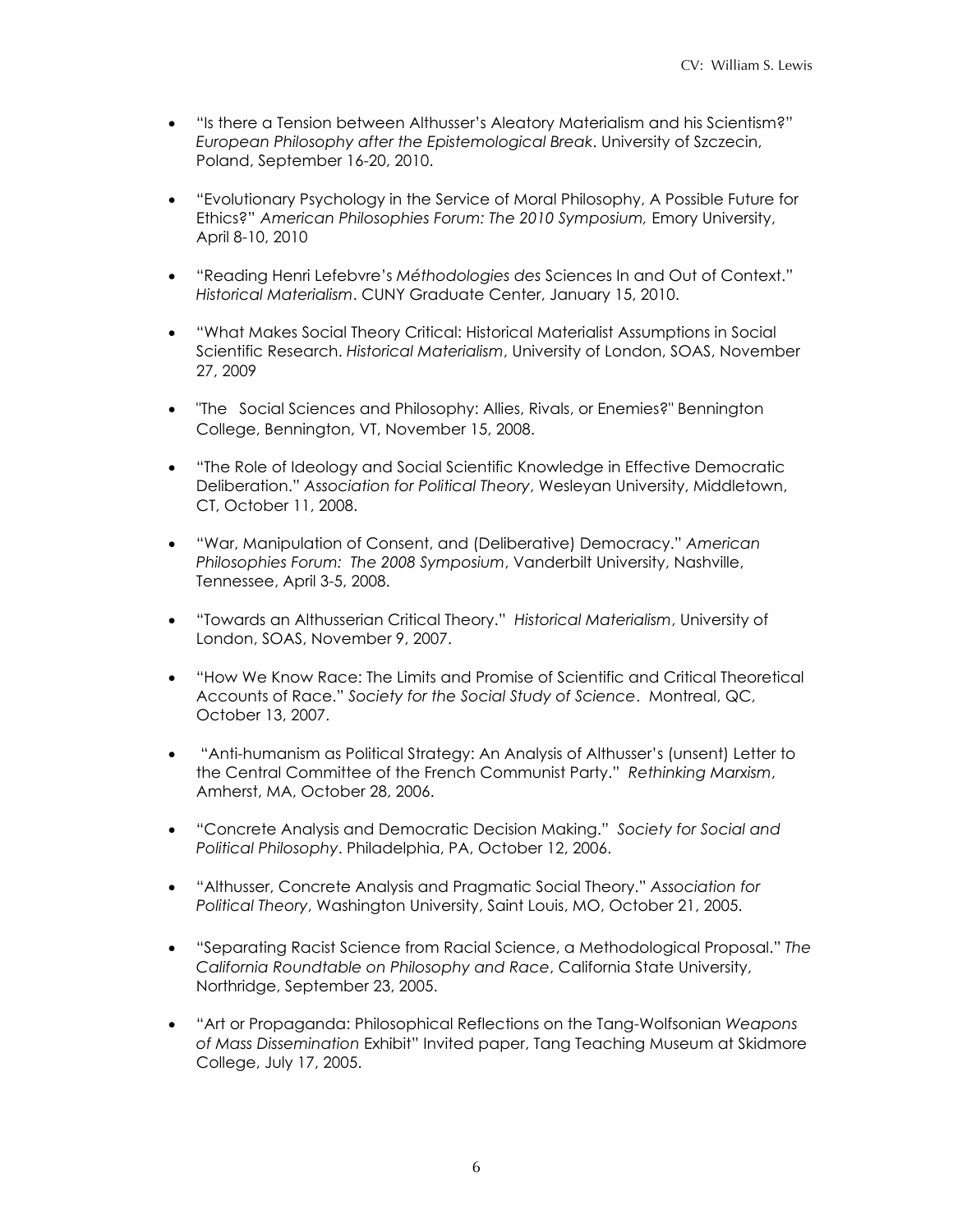- "Stalinism and the French Intellectual or: How to Learn to Stop Worrying and Love the *Short Course*." Invited paper, Rice University, Houston TX, April 5th, 2005.
- "The Two Sciences Revisited or 'Why Revive a Marxist-Leninist Critique of Scientific Knowledge?'" *Marxism and the World Stage* (*Rethinking Marxism*), University of Massachusetts, Amherst, November 6, 2003.
- "Cultivating the Arts of Inquiry, Interpretation and Criticism in the Philosophy of C.S. Peirce," Commentary. Invited paper, *Eighth Biennial International Network for Philosophers of Education Conference*, Oslo, Norway. August 8-11, 2002.
- "A Pragmatic Hermeneutics: the role of interpretation in Dewey's Philosophy." Commentary. *The 29th Annual Meeting of the Society for the Advancement of American Philosophy*, March 9, 2002. Portland, Maine.
- "Harry Smith and the Possibility of a Universal Symbology." *The Semiotic Society of America*: 23rd Annual Meeting, Victoria College, University of Toronto, October 1998.
- "Of Bonding and Bondage, a reader responds to Cynthia Willet's *Maternal Ethics & Other Slave Moralities*." *Authors Meets Readers Series*, The Pennsylvania State University, October 1996.

# **SESSION CHAIR**

- Althusser & His Philosophers. *Historical Materialism Conference-New York*, April 25- 26, 2015. New York University.
- "Author Meets Critics: Amy Wendling's *Karl Marx on Technology and Alienation*." *Society for the Philosophical Study of Marxism* at the *American Philosophical Association*, Eastern Division Meeting, New York City, December 30, 2009.
- "The Politics of the Sacred and the Sensuous: Engaging the 'Periphery.'" *Society for Social and Political Philosophy* at the *American Philosophical Association*, Eastern Division Meeting, Philadelphia, December 29, 2008.
- "Science and Translation," *Rethinking Marxism:* Marxism and the World Stage, University of Massachusetts, Amherst, November 6, 2003.
- "Colloquium: Psychoanalytic Theory," *Society for Social and Political Philosophy* at the *American Philosophical Association*, Eastern Division Meeting, Washington, D.C., December 29, 2003.
- "Dewey and Habermas, A Public Confronting Its Problems," *Society for the Advancement of American Philosophy*, Portland ME, March 8, 2002.

## **INSTITUTES AND WORKSHOPS**

• Visiting Researcher, Institut Mémoires de l'Edition Contemporaine, 1999, 2003, 2005, 2008, 2011, 2012, 2013-14, 2015, 2016, 2017, 2018.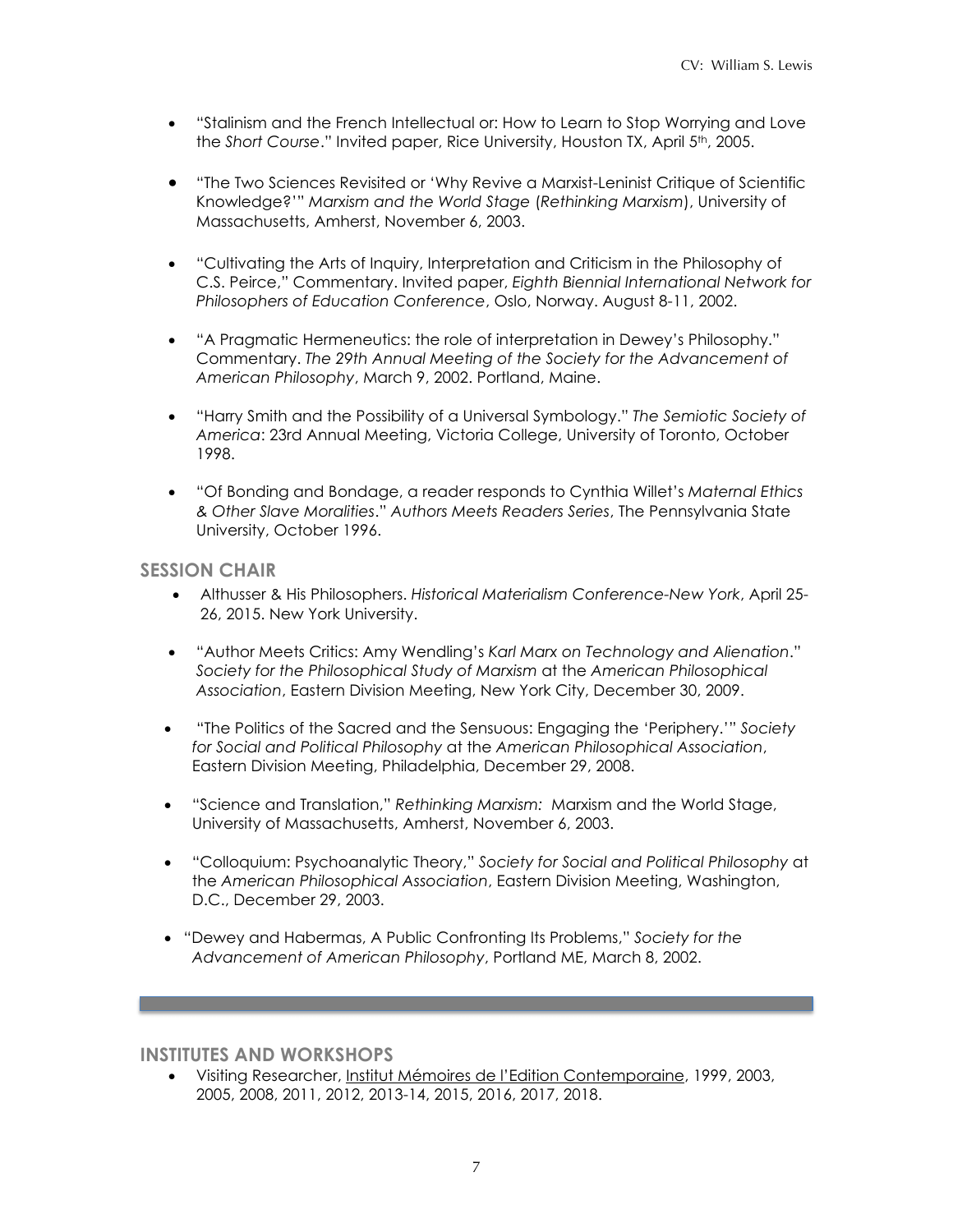- Summer Institute in American Philosophy 1998, 2000, 2006, 2007.
- "Dewey and Socio-Economic Theory." Presenter and Workshop Participant. *Behavioral Research Council of the American Institute for Economic Research*. May 19-25, 2002. Great Barrington, Massachusetts.

## **AWARDS**

- Faculty Development Grants, Skidmore College,
	- o Research Grant for Fourier and Pragmatism, Summer-Fall 2019
	- o Research Grant for Althussser Centenary, Summer-Fall 2017
	- o Research Grant for Althussser Centenary, Summer-Fall 2016
	- o Research Grant for *Louis Althusser's Critical Theory of Culture,* Summer-Fall 2015
	- o Research Grants for *Althusser, Unpublished Manuscripts*, 2013-2014
	- o Research Grant for "Althusser on Laws Natural and Juridical," Spring 2011.
	- o Research grant for "Henri Lefebvre's 'Methodogies des Sciences' In and Out of Context," Spring 2010.
	- o Research grant for "Stalinism and Post-War French Philosophy of Science," Spring 2008
	- o Research grant for translation of Louis Althusser's "Lettre à Comité Central d'Argenteuil, 11-13 Mars 1966." Summer 2005.
	- o Indexing grant for *Louis Althusser and the Traditions of French Marxism,* Fall 2004,
	- o Research grant for *Louis Althusser and the Traditions of French Marxism*. Summer 2003,
- Dewey and Economic Theory Workshop Grant, Behavioral Research Council (a division of the American Institute for Economic Research), May 2002.
- Edwin Erle Sparks Fellowship in the Humanities, Pennsylvania State University, 2000, 1995-1996
- RGSO Dissertation Travel Grant, Pennsylvania State University, Summer 1999
- Phi Beta Kappa, Skidmore College, 1994.
- Cooper Barnett Prize in Philosophy, Skidmore College ,1994.
- Pi Sigma Alpha, National Political Science Honor Society.

## **PROFESSIONAL SOCIETY MEMBERSHIPS**

- Society for the Philosophical Study of Marxism (2009-present)
- Association for Political Theory (2003-present)
- Society for Social and Political Philosophy (2003-present)
- American Philosophical Association (1999-present)
- Society for the Advancement of American Philosophy (2000-2008)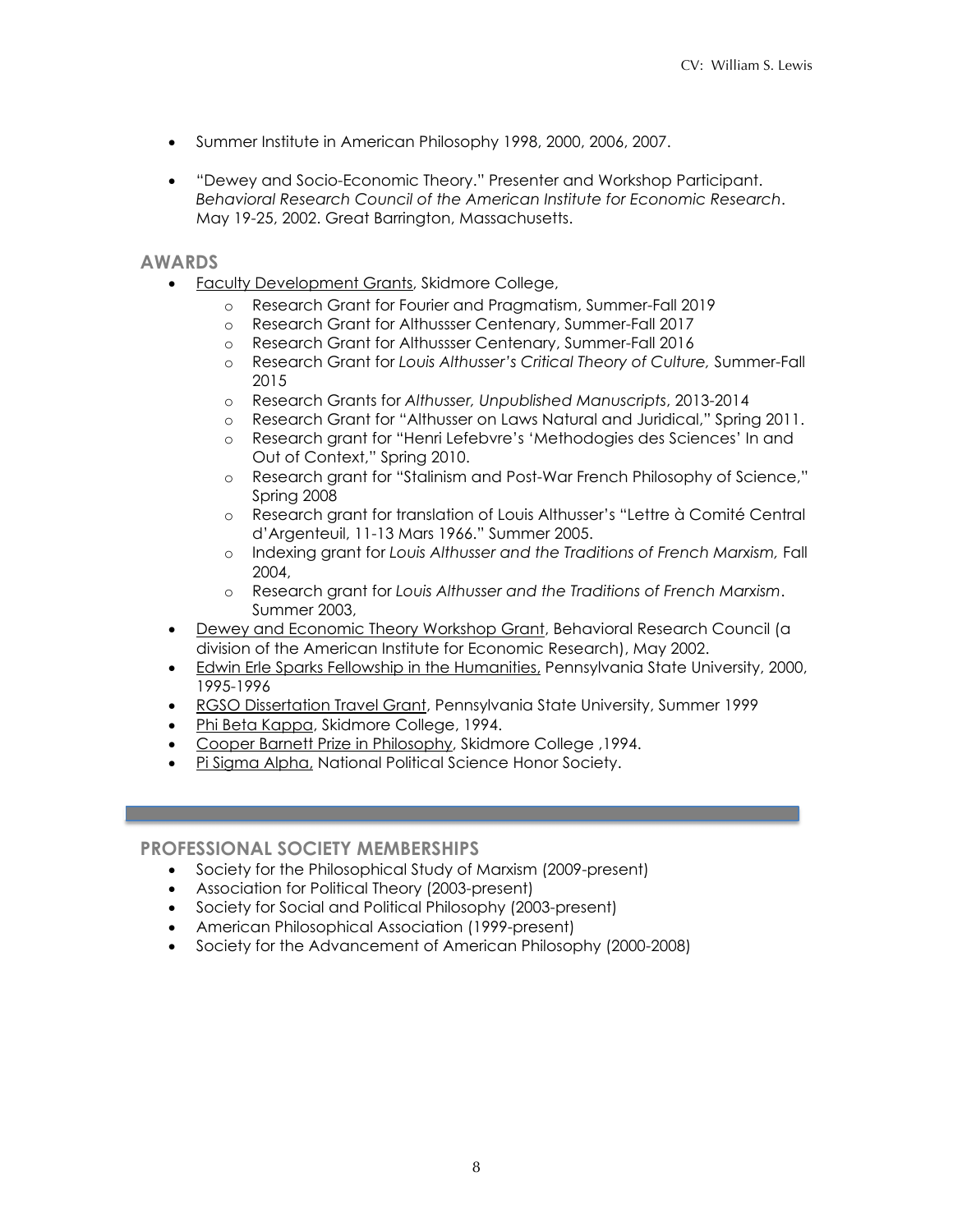# **SERVICE TO THE PROFESSION**

- Tenure and Reappointment Refereeing
	- o New York University, Promotion to Full Professor Referee, 2021
	- o Emory University, Oxford College, External Reappointment Tenure and Promotion Referee, 2018
	- o University of Colorado Denver, External Reappointment Referee, 2011
- Professional Organizations
	- o *Society for Social & Political Philosophy*,
		- § Executive Committee Member, 2007-12
		- § Treasurer, 2007-12
		- Program Referee, 2007-12
		- § Organizer and Host of *SSPP*'s "Roundtable on Montesquieu's *The Spirit of the Laws*," March 21-22, 2008, Skidmore College, Saratoga Springs, NY
- **Refereeing** 
	- o *Philosophy East & West*, 2020
	- o *Constellations Journal*, 2017, 2018, 2019
	- o SUNY Press, Manuscript Referee, 2017
	- o *Décalages*, Advisory Editor and Referee, 2009-Present
	- o *Journal of Speculative* Philosophy, Referee, 2017
	- o Bloomsbury Publishing, Manuscript Referee 2017
	- o Columbia University Press, Manuscript Referee 2014, 2017
	- o Continuum Publishing, Manuscript Referee 2011, 2013
	- o *Rethinking Marxism,* Referee 2013
	- o Brill Academic Publishers, Manuscript Referee 2009, 2012, 2015, 2017
	- o Routledge, Manuscript Referee 2011, 2019, 2020
	- o Duke University Press*,* Manuscript Referee, 2009, 2011
	- o *Sign Systems Studies*, Referee, 2010
	- o *New Proposals*, Referee, 2008, 2009
	- o *Historical Materialism* (Journal), Referee 2005, 2006, 2007, 2017, 2019

## **TEACHING EXPERIENCE**

American Philosophy **Introduction to Liberal Studies** Dewey & the History of Philosophy Introduction to Philosophy Disciplinary Epistemologies Moral Values Ethics & Social Issues Philosophy, Art, & Film Environmental Philosophy Philosophy of Race & Gender Introduction to American Studies Social & Political Philosophy Marx & Marxisms **Film, Truth & Value** Liberalism & Its Alternatives Philosophy of the Social Sciences Materialism 19th Century Philosophy Political Economy and Poverty May '68, Philosophy & Culture French Political Philosophy Climate Change & Philosophy Analytic Political Philosophy